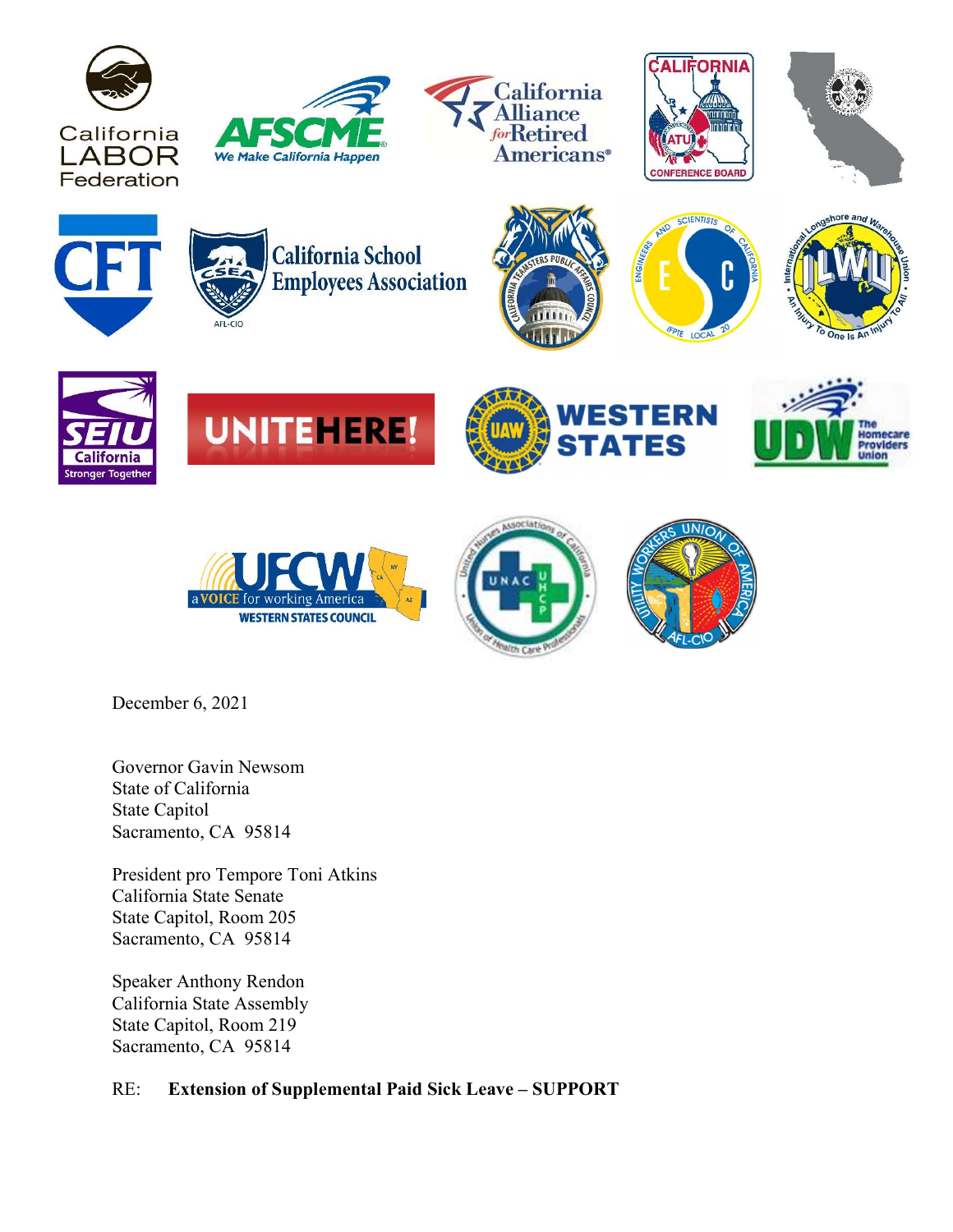Dear Governor Newsom, President pro Tempore Atkins, and Speaker Rendon:

The California Labor Federation writes to support renewing COVID-19-related Supplemental Paid Sick Leave (SPSL). This extension will better protect workers from exposure to SARS-CoV-2 and, by doing so, minimize the spread of the pandemic.

The original SPSL legislation—SB 95 (Skinner)—was approved in March of 2021 and included an expiration date of September 30, 2021. The hope was that the pandemic would have subsided by then and COVID-19-related sick leave would no longer be necessary, but that hope was not realized. Over the summer of 2021, a significant increase in positive test results, hospitalizations, and mortality occurred, and the pandemic, worsened by the virulent spread of the Delta variant, has accelerated across much of California. Now, with a winter surge likely on the horizon and the Omicron variant's confirmed presence in California, we are very possibly witnessing the start of another dark chapter in the pandemic.

The data now proves that the Delta variant is far more contagious than the version of SARS-CoV-2 present when SPSL was approved earlier this year. Worse yet, the Omicron variant could not only be more contagious, it could also be more able to evade immunity and even more deadly that Delta, to say nothing of whatever serious variant appears next.

We have also learned the hard way that vaccine effectiveness diminishes over time, requiring frequent boosters that lessen but do not eliminate the problem. Vaccinated individuals can also easily transmit the virus to others who, whether recently vaccinated or not, can themselves become spreaders, leading to continued community spread even in relatively well-vaccinated areas.

Vaccinating the general public has proven to be more challenging than expected, with only twothirds of the state fully vaccinated nearly a year after vaccines became available. Further, all Californians under the age of 5 are ineligible for vaccines and will likely remain so until late next spring, to say nothing of countless immunocompromised individuals for whom vaccine efficacy is an open question.

The September  $30<sup>th</sup>$  expiration date was drafted and approved when we were not nearly as aware of these facts. Given this knowledge, as well as the current and possibly worsening state of the pandemic, SPSL is as important now as it ever was. To deny access to SPSL for millions of California workers is to ignore the overwhelming evidence that little has changed since the spring, and to not approve an extension is to fight the pandemic with one hand tied behind our back. An evidence-based strategy of getting back to normal demands that we renew SPSL immediately.

In addition, failing to guarantee SPSL also directly harms parents of school aged children, as well as the children themselves. Immediately following the reopening of schools, parents began receiving notices of quarantines and classroom closures, often requiring families to stay home with children for days or weeks at a time. This trend has only been worsened by the fact that many school-age kids remain too young to be vaccinated and, as stated, vaccines lessen but do not eliminate viral spread. Without access to SPSL, employed parents have faced the impossible choice of leaving young children at home alone or quitting work to care for their children. This is an unacceptable, unconscionable outcome and can not be allowed to continue.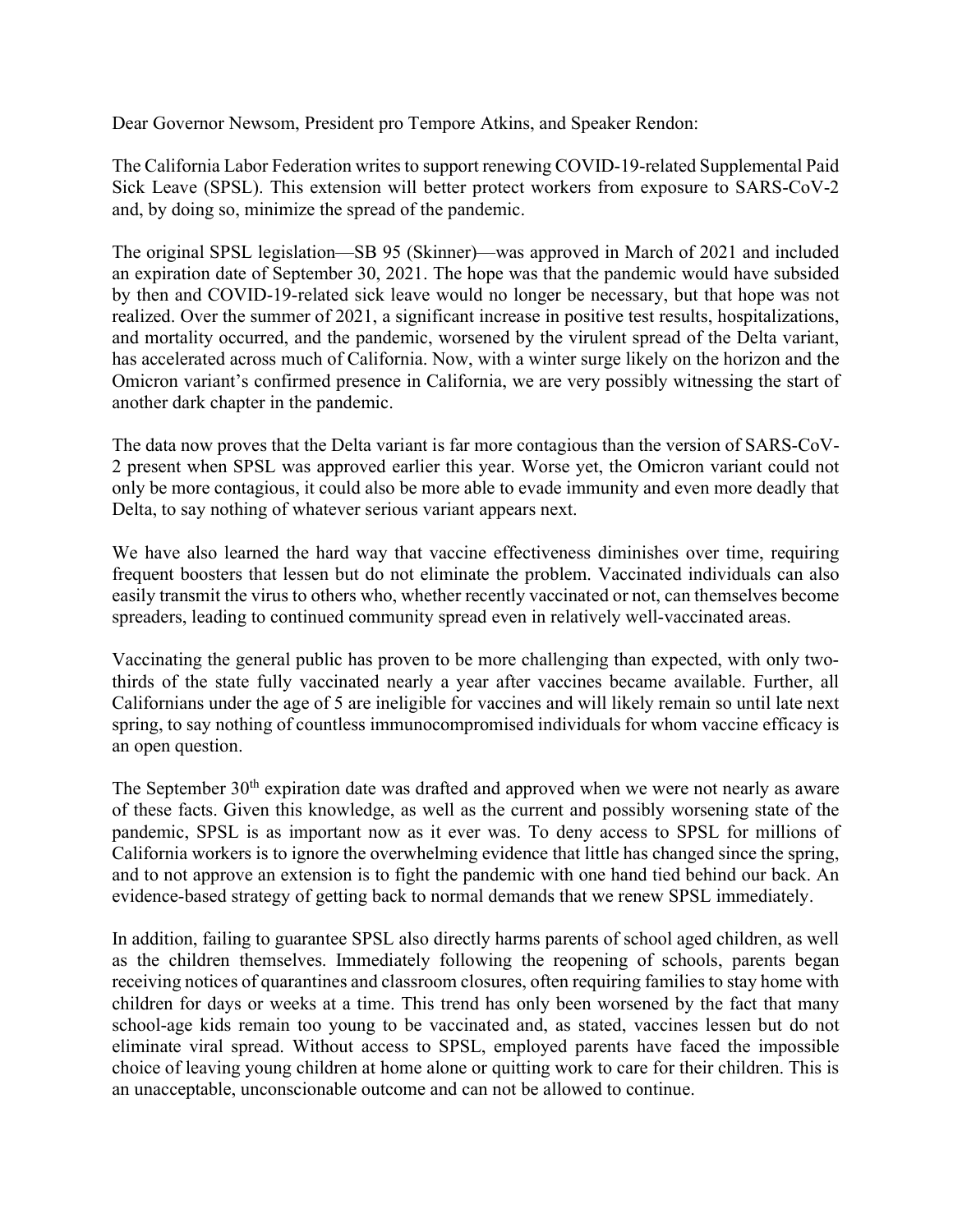All workers, meanwhile, just want to stay employed and work in a safe environment, but the expiration of SPSL has prevented many workers from doing either. Not only has this hurt workers, their children, and their entire families, this insecurity has also exacerbated a crippling labor shortage. Those who know they will be forced to work alongside others ignoring COVID-19 symptoms—or otherwise likely infectious—are much less likely to rejoin the workforce, leading to the struggles faced by so many businesses trying to reopen but unable to find staff. An SPSL extension would go far towards reassuring workers that they will be taken care of should an infection or outbreak occur, and an extension would thus also greatly aid our collective effort to connect the unemployed with safe, stable, living wage employment.

In addition, other leave programs still available after SPSL expiration, such as exclusion pay under the Cal/OSHA Emergency Temporary Standard (ETS), workers' compensation temporary disability benefits, worker-funded disability insurance, and unpaid California Family Rights Act leave, all have serious weaknesses that often leave workers with inadequate or no benefits when needed.

Exclusion pay, a requirement that employers pay "excluded" workers who were exposed to COVID-19 on the job and must isolate, has been severely weakened. Despite the introduction of a new variant and raising case numbers globally, the employer community has made the elimination of this public health tool a top priority. The failure to reauthorize SPSL, coupled with the loss of exclusion pay, would amount to a near total surrender in the face of a possibly worsening pandemic. If we are serious about bringing the pandemic to a close, we should significantly expand both programs, but at a minimum, we must renew SPSL to give workers a fighting chance against this relentless virus.

To best renew the SPSL while accounting for changing circumstances and responding to employer concerns, Labor proposes the following:

- An extension of SB 95 to provide up to 80 hours of paid COVID-19 vaccine and quarantine leave; and
- Add booster shots to the definition of "vaccine"; and
- Add taking a child to get a vaccine as a permissible use.

SB 95 was set to expire on the same date as federal tax credits for employers in the CARES Act. Labor proposes that, in the absence of an extended federal tax credit program, the state create a grant program to assist employers with providing SPSL. Subject to the availability of funds, we also urge that this grant program be expanded to include employers with 25 or fewer employees that choose to provide SPSL, although neither SB 95 nor this proposal require those employers to do so.

While this proposal does not present an insignificant cost, the cost of failing to extend SPSL would certainly be far greater. Forcing Californians to work or go to school while infectious will needlessly prolong this pandemic, waste taxpayer dollars, cause outbreaks, and end lives.